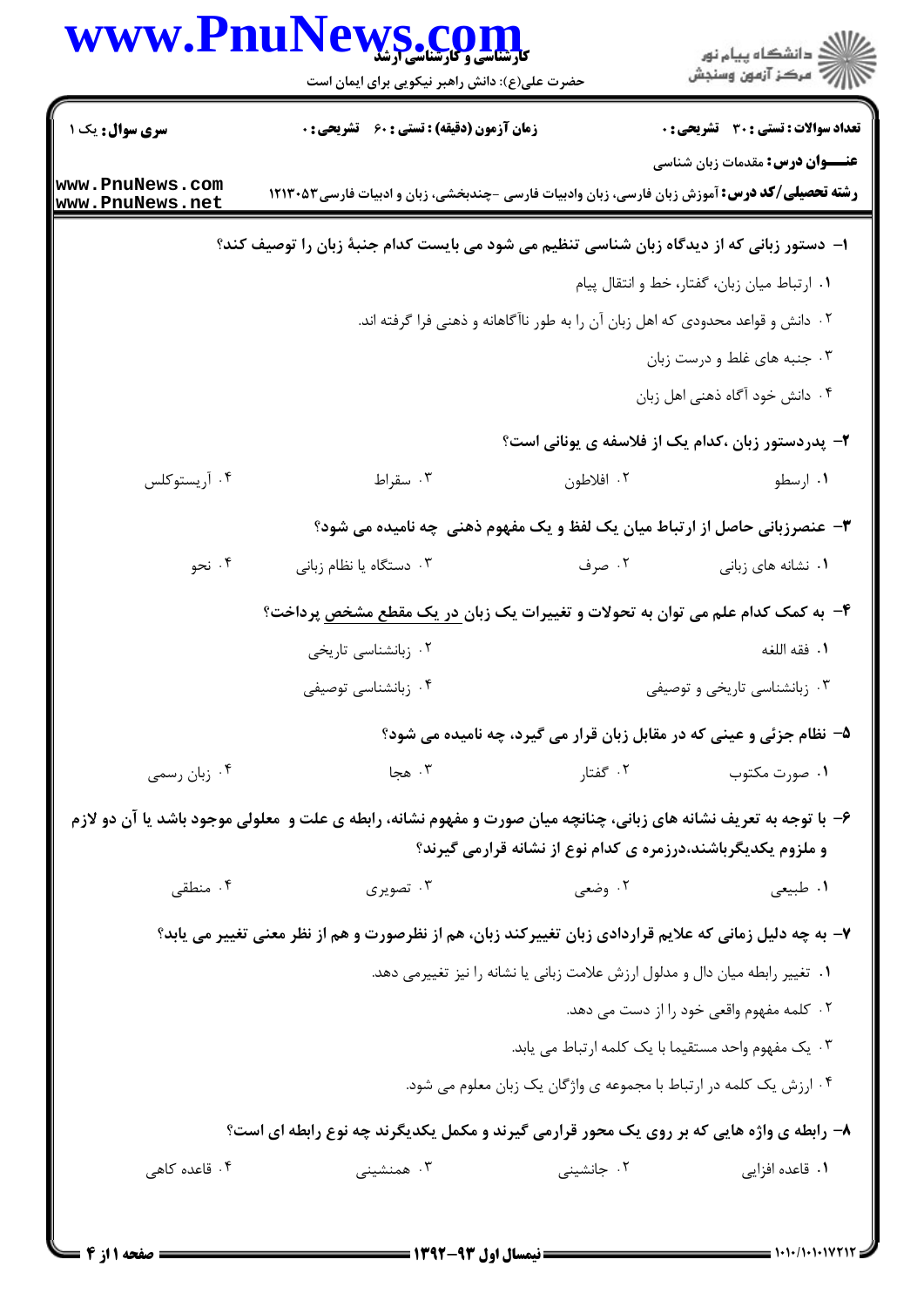| www.Pnul                           | <b>ews.com</b><br>حضرت علی(ع): دانش راهبر نیکویی برای ایمان است                                       |                               | ڪ دانشڪاه پيا <sub>م</sub> نور<br>∕7 مرڪز آزمون وسنڊش                             |  |  |
|------------------------------------|-------------------------------------------------------------------------------------------------------|-------------------------------|-----------------------------------------------------------------------------------|--|--|
| <b>سری سوال : ۱ یک</b>             | <b>زمان آزمون (دقیقه) : تستی : 60 ٪ تشریحی : 0</b>                                                    |                               | تعداد سوالات : تستى : 30 - تشريحي : 0                                             |  |  |
| www.PnuNews.com<br>www.PnuNews.net | <b>رشته تحصیلی/کد درس:</b> آموزش زبان فارسی، زبان وادبیات فارسی -چندبخشی، زبان و ادبیات فارسی ۱۲۱۳۰۵۳ |                               | <b>عنـــوان درس:</b> مقدمات زبان شناسی                                            |  |  |
|                                    |                                                                                                       |                               | ۹- نام دیگر رابطه ی " همنشینی " چیست؟                                             |  |  |
| ۰۴ مرفی                            | ۰۳ تباینی                                                                                             | ۰۲ برابر نهادی                | ۰۱ تقابلی                                                                         |  |  |
|                                    | ∙ا− روابط همنشینی در یک دستگاه یا نظام زبانی منطبق با کدامیک از مباحث دستوری زیر است؟                 |                               |                                                                                   |  |  |
| ۰۴ دستور                           | ۰۳ نحو                                                                                                | ۰۲ اشتقاق                     | ۰۱ صرف                                                                            |  |  |
|                                    |                                                                                                       |                               | 1۱- روش جانشینی در کدام گزینه نمی تواند تکواژ جمع ساز را مشخص کند؟                |  |  |
| feet .*                            | boxes .r                                                                                              | ۰۲ مسلمون                     | ۰۱ مردان                                                                          |  |  |
|                                    | 1۲– از تجزیه اول زبان به کوچکترین واحد های معنی دار کدام مورد زیر بدست می آید؟                        |                               |                                                                                   |  |  |
| ۰۴ تکواژ جمع ساز                   | ۰۳ برابرنهاد                                                                                          | ۰۲ تکواژ                      | ۰۱ ساخت                                                                           |  |  |
|                                    |                                                                                                       |                               | ۱۳- آندره مارتینه کدام گزینه زیر را از ویژگی های اصلی و ممیزهٔ زبان بشری می داند؟ |  |  |
|                                    | ۰۲ اقتصاد زبان                                                                                        | ۰۱ محور های جانشینی و همنشینی |                                                                                   |  |  |
|                                    | ۰۴ خصوصیات سه بعدی زبان                                                                               | ۰۳ تجزیه دو گانه زبان         |                                                                                   |  |  |
|                                    | <b>۱۴</b> - به علت وجود اصل نسبیت در زبان ،کدامیک از موارد زیر در زبان های دیگرمعادلی <u>ندارند</u> ؟ |                               |                                                                                   |  |  |
| ۰۴ ضرب المثل ها                    | ۰۳ اسامی ذات                                                                                          | ٢. افعال                      | ٠١ اسامي معنى                                                                     |  |  |
|                                    |                                                                                                       |                               | ۱۵– در زبان ادبی نقش های ارتباطی زبان به ترتیب اهمیت کدامند؟                      |  |  |
| ۰۴ بيان مافي الضمير                | ۰۳ بیان فکر و اندیشه                                                                                  | ۰۲ ارتباطی                    | ۰۱ زیبایی آفرینی                                                                  |  |  |
|                                    | ۱۶- در کدام مرحله از تحول خط، آدمی دریافت که می تواند برای هر مفهومی خاص، علامت ویژه ای به کار برد؟   |                               |                                                                                   |  |  |
| ۰۴ واژه نگاري                      | ۰۳ پندارنگاری                                                                                         | ۰۲ معنی نگاری                 | ۰۱ اندیشه نگاری                                                                   |  |  |
|                                    |                                                                                                       |                               | ۱۷- "زبان میانجی " در کدامیک از شاخه های جدید علمی زبان مطالعه می شود؟            |  |  |
| ۰۴ مردم شناسی                      | ۰۳ جامعه شناسی زبان                                                                                   | ۰۲ روان شناسی زبان            | ۰۱ عصب شناسی زبان                                                                 |  |  |
|                                    | 1۸– به مطالعه ی  اصوات زبان به عنوان کوچکترین واحد های زبانی تمیز دهندهٔ معنی ، چه می گویند؟          |                               |                                                                                   |  |  |
| ۰۴ معنی شناسی                      | ۰۳ نحو                                                                                                | ۰۲ واج شناسی                  | ۰۱ آواشناسی                                                                       |  |  |
|                                    |                                                                                                       |                               | ۱۹- کدام یک از گزینه های زیر ″ مصوت پیشین گسترده نیم باز″ است؟                    |  |  |
| $i \cdot$                          | $a \cdot r$                                                                                           | $e \cdot r$                   | $u \cdot \mathbf{1}$                                                              |  |  |
|                                    |                                                                                                       |                               |                                                                                   |  |  |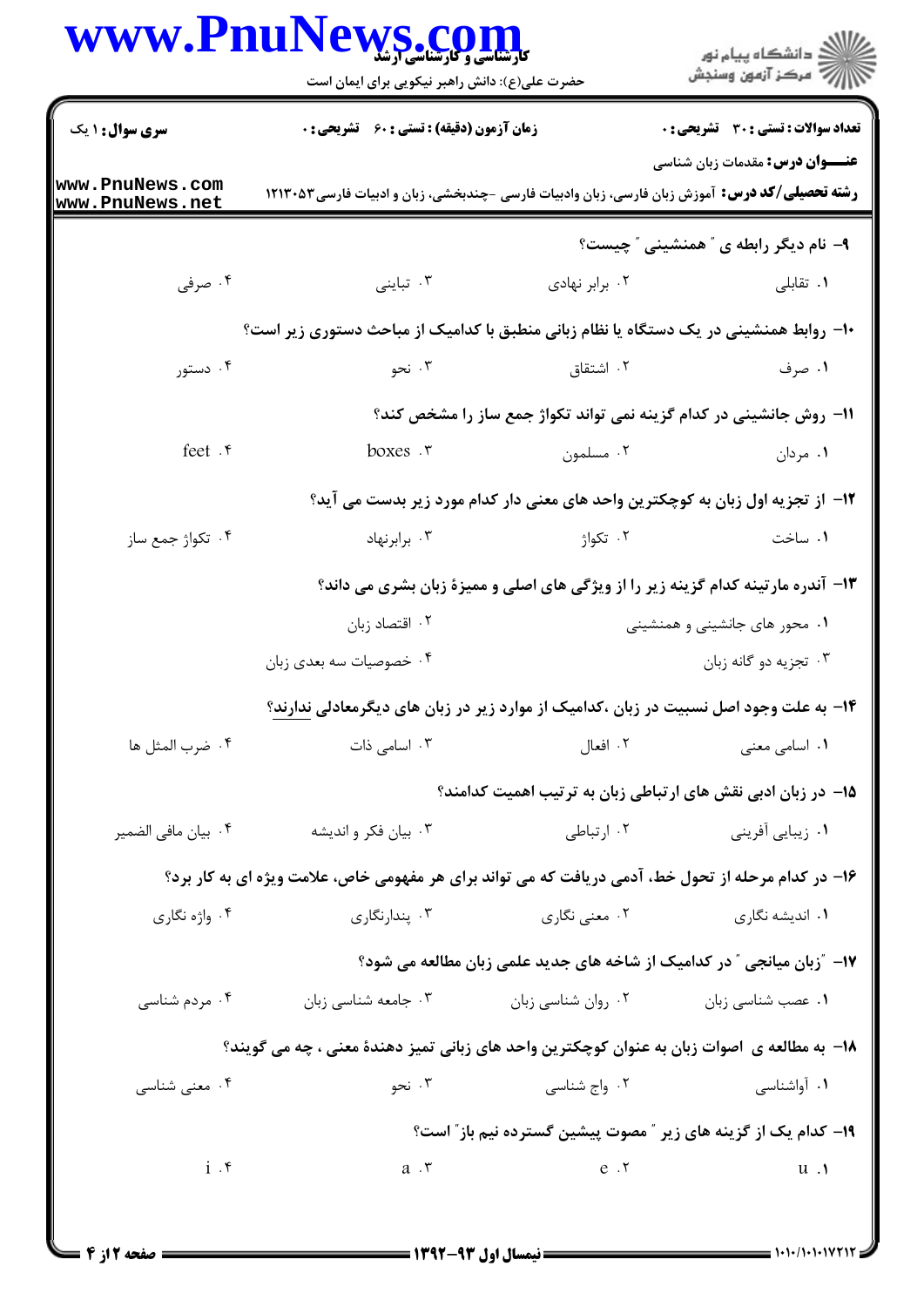|                                    | WWW.PnuNews.com<br>حضرت علی(ع): دانش راهبر نیکویی برای ایمان است                                                   |                | ِ<br>∭ دانشڪاه پيام نور<br>∭ مرڪز آزمون وسنڊش                                    |
|------------------------------------|--------------------------------------------------------------------------------------------------------------------|----------------|----------------------------------------------------------------------------------|
| <b>سری سوال :</b> ۱ یک             | زمان آزمون (دقیقه) : تستی : ۶۰٪ تشریحی : ۰                                                                         |                | <b>تعداد سوالات : تستی : 30 ٪ تشریحی : 0</b>                                     |
| www.PnuNews.com<br>www.PnuNews.net | <b>رشته تحصیلی/کد درس:</b> آموزش زبان فارسی، زبان وادبیات فارسی –چندبخشی، زبان و ادبیات فارسی۱۲۱۳۰۵۳               |                | <b>عنـــوان درس:</b> مقدمات زبان شناسی                                           |
|                                    |                                                                                                                    |                | <b>۲۰</b> - کدام واج جزء گروه واج های واک های ؒ تفشّی ؒ است؟                     |
| $\hat{t}$ : ژ                      | ۰۳ س                                                                                                               |                | $\epsilon$ . T is the set of $\epsilon$ is the set of $\epsilon$                 |
|                                    |                                                                                                                    |                | <b>٢١-</b> واژهٔ " شنبليله" از چند هجا تشکيل شده است؟                            |
| ۴. پنج هجا                         | ۰۳ چهار هجا                                                                                                        |                | ۰۱ دو هجا <b>میلادی که است</b> ان است.                                           |
|                                    |                                                                                                                    |                | ۲۲- در زبان فارسی کدام یک از همخوان های زیر به عنوان واج میانجی به کار می رود؟   |
| ۰۴ ی، و ، ج                        | ۰۳ ج، ی، ه $\cdot$                                                                                                 | ۲. ی ، د ، ج   | ۰۱ ي، و، گ                                                                       |
|                                    |                                                                                                                    |                | <b>۲۳</b> - کدام گزینه با سایر گزینه ها از نظر فرایند های واجی متفاوت است؟       |
| ۰۴ قفل ، قلف                       | ۰۳ نیاک ، نیا                                                                                                      | ۰۲ جوی ، جو    | ۰۱ اوام ، وام                                                                    |
|                                    |                                                                                                                    |                | <b>34- در تبدیل " جزء به جزو" و " جوی به جور" چه فرایند واجی صورت گرفته است؟</b> |
| ۰۴ حذف                             | ۰۳ ابدال                                                                                                           | ۰۲ ادغام       | ۰۱ افزايش                                                                        |
|                                    | ۲۵– تکواژ هایی که در ترکیب با تکواژهای دیگر، در بار معنایی آن تأثیر می گذارند و مفهومی تازه از آن ارائه می دهند چه |                | نامیده می شوند؟                                                                  |
| ۰۴ قاموسی                          | ۰۳ دستوری                                                                                                          | ۰۲ تصریفی      | <b>۱.</b> اشتقاقی                                                                |
|                                    |                                                                                                                    |                | ۲۶– پیروان نظریه تقدم صورت بر معنی کدامند؟                                       |
| ۰۴ دستور نویسان سنتی               | ۰۳ گشتاريون                                                                                                        | ٠٢ ساختگرايان  | ۰۱ معنی گرایان                                                                   |
|                                    | ۲۷- قواعد گشتاری زبان ازکدام راه روابط ژرف ساختی را به روابط روساختی تبدیل می کنند؟                                |                |                                                                                  |
|                                    | ۲. صرفي، نحوي، معنايي، أوايي                                                                                       |                | ٠١ حذف، اضافه، تعويض، ابدال                                                      |
|                                    | ۰۴ صرفی، نحوی، ژرف ساخت، روساخت                                                                                    |                | ٠٣ حذف، اضافه، تعويض، جابجايي                                                    |
|                                    | ۲۸- مجموعه روابطی که ساخت آوایی جمله را به ساخت معنایی آن مرتبط می سازد چه نام دارد؟                               |                |                                                                                  |
| ۰۴ ساخت نحوي                       | ۰۳ ساخت کلامی                                                                                                      | ۰۲ ساخت صرفی   | ۰۱ ساخت صرفی و نحوی                                                              |
|                                    | ۲۹- توانایی تولید و درک تعداد نامحدودی از جملات تازه مربوط به کدام خصوصیت زبان است؟                                |                |                                                                                  |
| ۰۴ خصوصیت خطی زبان                 | ۰۳ اصل نسبیت زبان                                                                                                  | ۰۲ اقتصاد زبان | ٠١. خلاقيت زبان                                                                  |